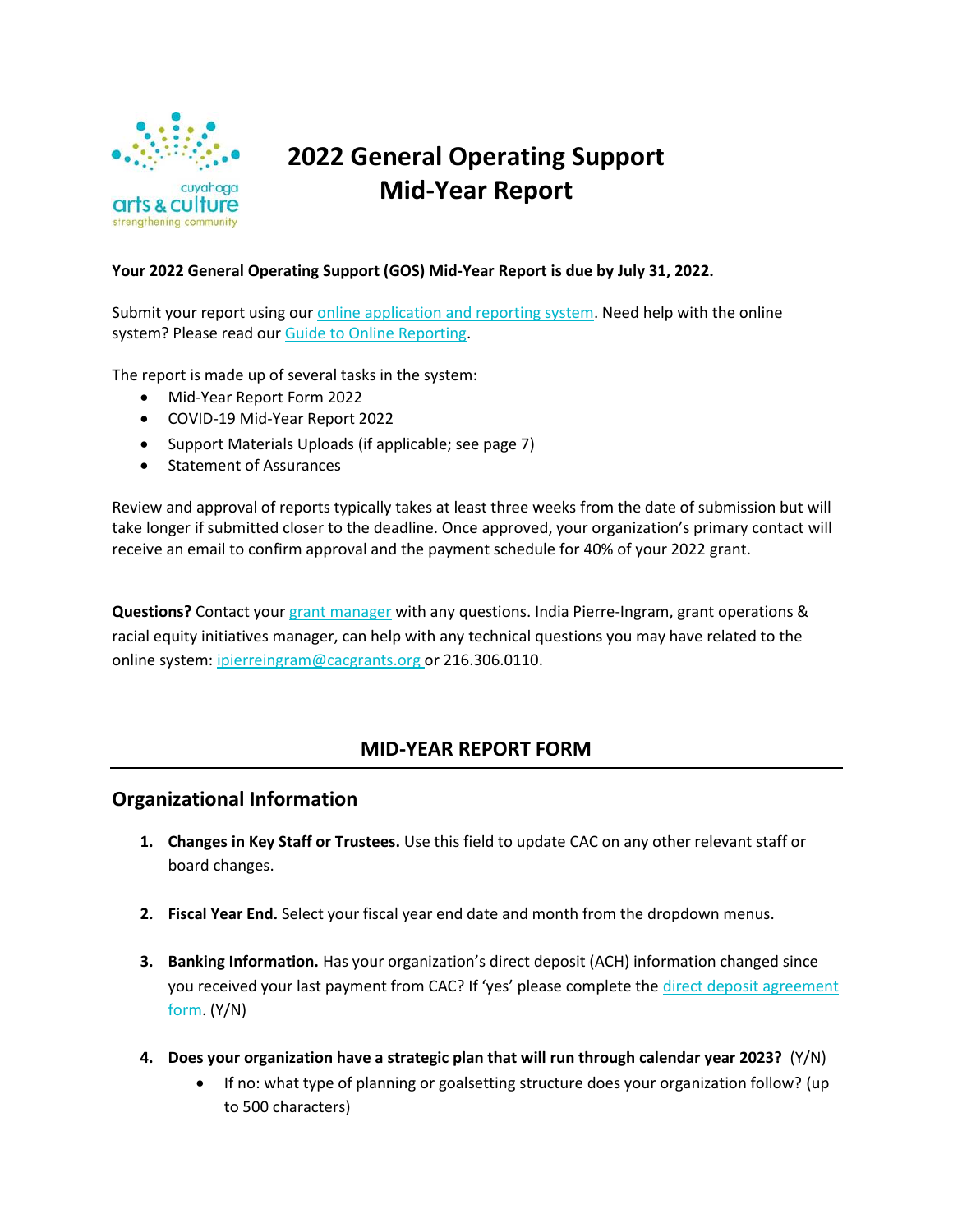- **5. In the future CAC will ask all GOS grantees to submit demographic information around their staff and board. Which options below most closely fit your organization's current practices and capacity around collecting demographic data? (select all that apply)**
	- We already collect self-reported demographic data for our staff and board.
	- We do not currently collect self-reported demographic data around staff and board, but have plans to do so in the next year.
	- We do not currently collect any demographic data and do not have the capacity to do so.
	- We share our organizational demographic data in our Guidestar/Candid profile.
	- Other (please provide details)
- **6. Is your organization currently undergoing or planning for a capital improvement project (optional)?** (yes/no)
	- If yes, please share basic timeline details.
- **7. Does your organization have a formalized way of managing fair pay to artists/creatives (optional)?** 
	- WAGE Certified
	- Member of Actors Equity Association
	- Other (please include details)
	- No

# **Narratives**

Please provide responses that are clear, concise and fully address the prompts. Specific and direct responses will allow you to stay within the character limits.

# **Goals Narratives**

For this grant, you set three 2022 institutional goals, one for each of CAC's funding criteria: Public Benefit; Artistic and Cultural Vibrancy; and Organizational Capacity. In addition, you were asked to submit a Racial Equity Goal. These goals and how you planned to measure progress will be autopopulated into non-editable text fields.

#### **8. Public Benefit**

Your primary goal How will you measure progress?

> • *What progress have you made against this Public Benefit goal in the first 6 months of 2022?* (up to 1000 characters)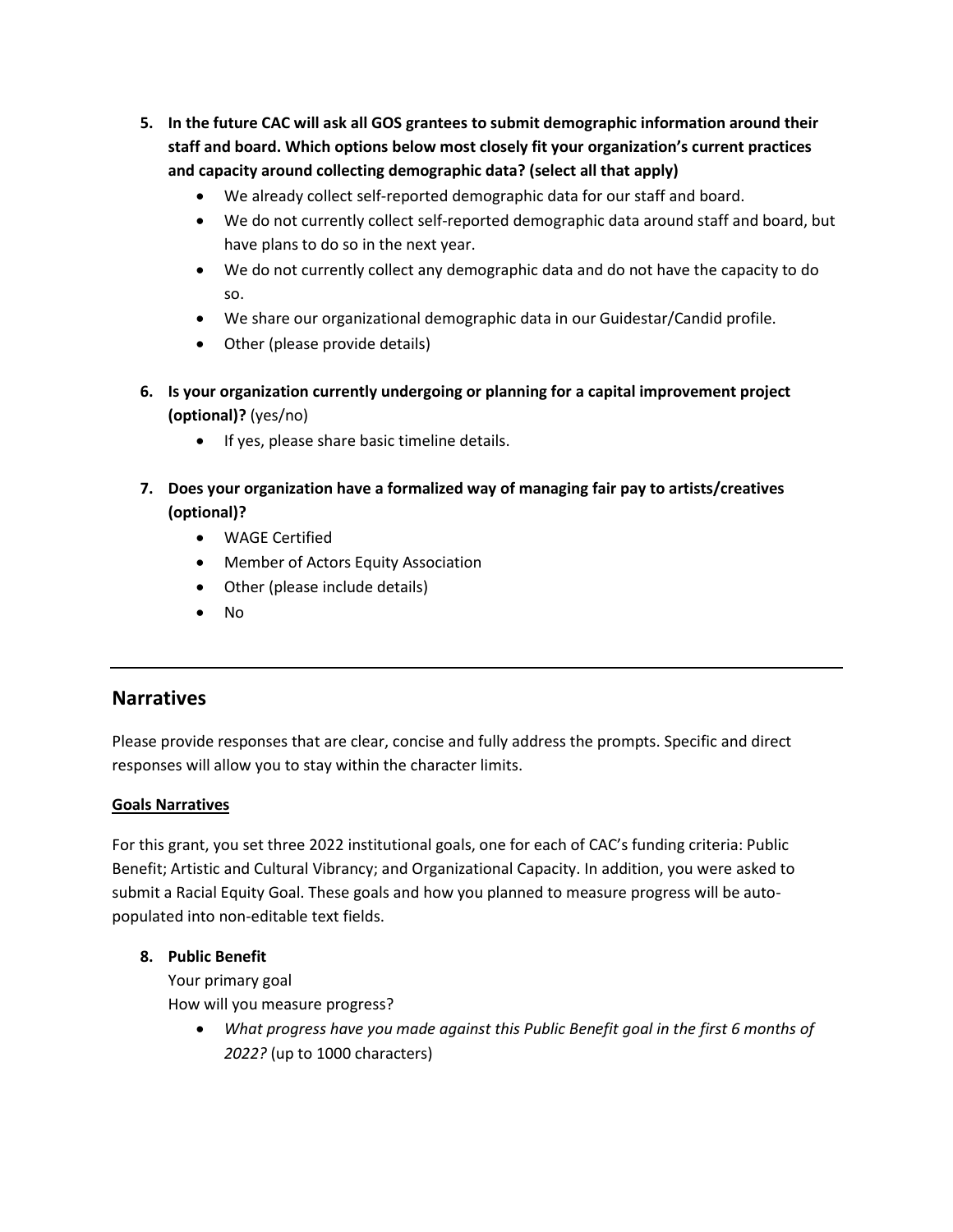### **9. Artistic and Cultural Vibrancy**

Your primary goal How will you measure progress?

> • *What progress have you made against this Artistic and Cultural Vibrancy goal in the first 6 months of 2022?* (up to 1000 characters)

### **10. Organizational Capacity**

Your primary goal How will you measure progress?

> • *What progress have you made against this Organizational Capacity goal in the first 6 months of 2022?* (up to 1000 characters)

#### **11. Racial Equity Goal**

Your primary goal How will you measure progress?

> • *What progress have you made toward the Racial Equity Goal in the first 6 months of 2022?* (up to 1000 characters)

#### **Additional Narratives**

**Cultural Data Project Funder Report Narrative** (visible only to organizations with a fiscal year ending between August 1 and December 31)

**12.** After reviewing the Funder Report, share details on any areas where there are standout variances, trends or shifts from year to year and any data points that might need context or explanation. Responses can pertain to overarching themes, trends, a specific line item, or anything else that might need an explanation. (up to 1,500 characters)

#### **Calendar: Sharing your Work with Residents**

We want to help you share your work with residents. Every month, thousands of individuals visit ClevelandArtsEvents.com looking for arts and culture activities in Cuyahoga County. By posting your events on this community calendar, you are not only meeting the terms of your grant agreement, but you are demonstrating public benefit and connecting with county residents.

- **13.** Did your organization post an event (including virtual or online events, and/or any open staff positions) on ClevelandArtsEvents.com in each month of 2022 thus far apart from months when no public programming was conducted? (Y/N)
	- If no, please use this space to explain further. (up to 500 characters)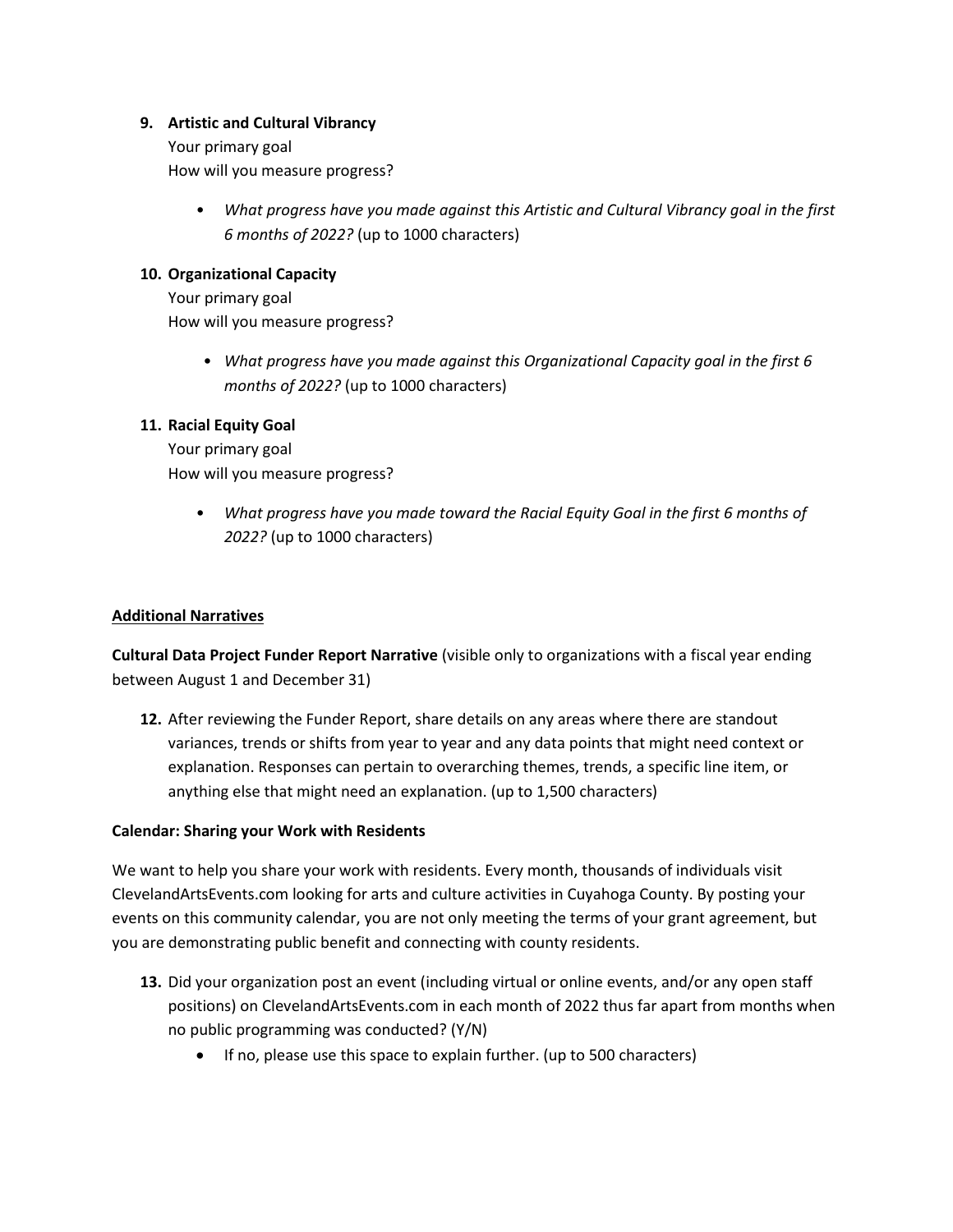#### **Technical Assistance**

Part of your grant agreement requires participation by a senior staff person or board member during the grant period, in at least one CAC technical assistance opportunity designed to help grant recipients respond to CAC funding criteria and reporting requirements. CAC will be offering technical assistance opportunities throughout 2022.

**14.** Has a senior staff person or board member participated in a CAC technical assistance opportunity in the first half of 2022? (Y/N/option to share details)

More Technical Assistance offerings will be shared with GOS grantees throughout the remainder of the 2022 calendar year.

# **Racial Equity: Learning and Doing Together**

For more information on CAC's commitment to racial equity please visit cacgrants.org/equity. To help us continue to learn as well as to support your organization's racial equity work, we ask:

**15. Racial Equity Learning (Optional):** What additional Racial Equity resources or learning opportunities has your organization benefited from? How are they informing your work? (up to 500 characters)

# **COVID-19 MID-YEAR REPORT**

Cuyahoga Arts & Culture is gauging the impact the coronavirus (COVID-19) crisis is having on arts organizations over time. **Please answer questions with regards to the timeframe between January 1- July 31, 2022.**

Responses to these questions will not affect this or any future CAC grants. Estimates are fine.

If you would like to share more information about the impact of the COVID-19 pandemic—or your response to it—has had on your personnel, your organization, or your community, please contact your grant manager.

#### **Financial Assistance and Loan Programs**

- 1. In 2022, have you applied to or received any COVID relief programs? Please list them below.
	- Amount Requested (total)
	- Amount Received (total)
	- Programs (list all)

#### **Staffing**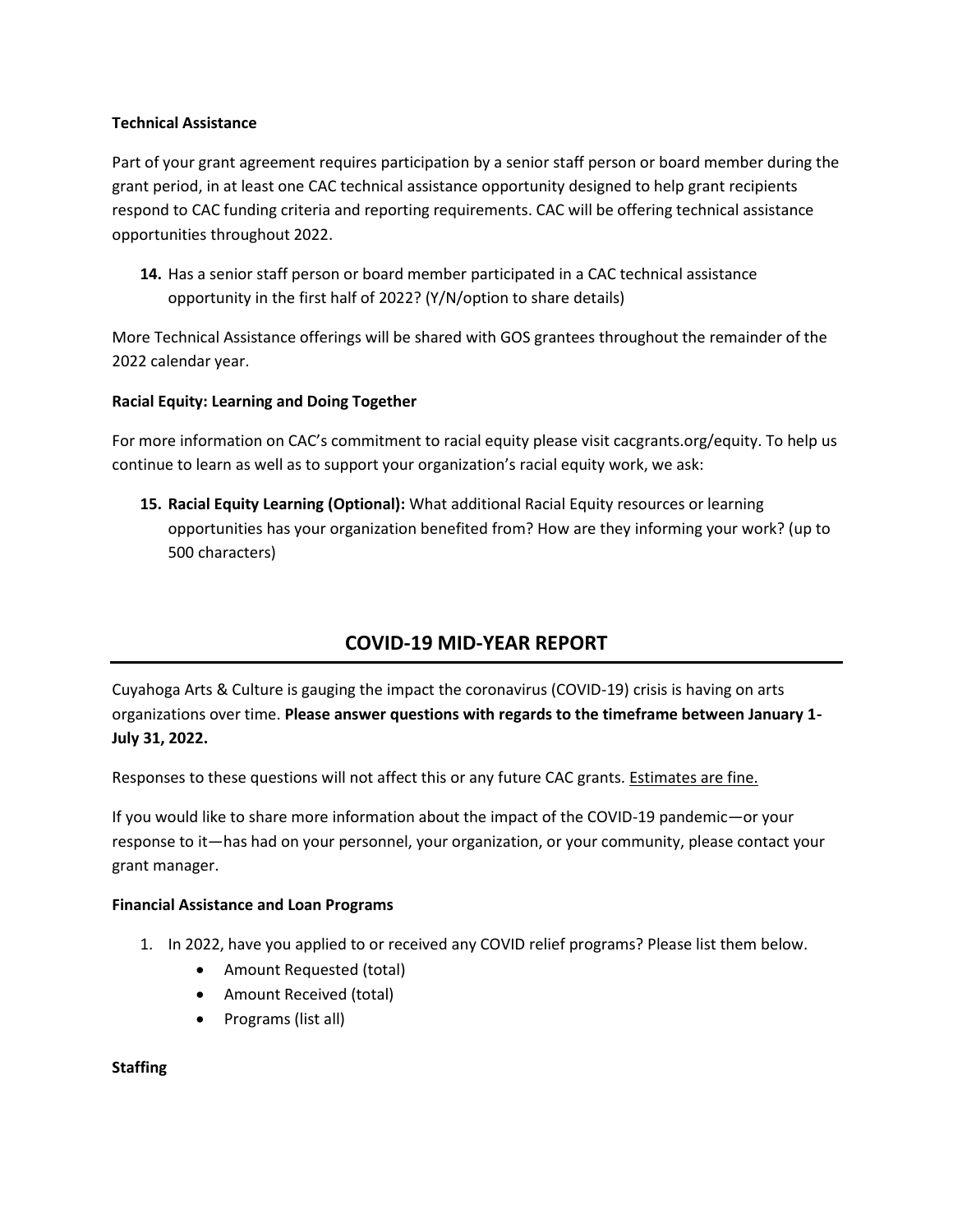- 2. Since January 1, 2022, how many of your organization's full- or part-time staff members have been laid off, furloughed, or had hours or salaries reduced?
	- Please estimate the amount of money that was budgeted but not paid to these personnel.
- 3. Since January 1, 2022, how many other outside contracted workers (non-staff members) have had their contracts cancelled or reduced?
	- Please estimate the amount of money that was budgeted but not paid to these contractors.
- 4. Since January 1, 2022, How many positions have been re-filled or are currently open?
	- Have you created any new positions in response to the pandemic? Please share job titles of those new positions

# **Events/Activities**

5. In 2022 thus far, describe your visitor/audience participation level as a percentage of prepandemic levels.

# **Financial**

- 6. In 2022, how much earned revenue (admissions, concessions, etc.) do you estimate your organization has lost because of the pandemic? (if gains, enter "0")
- 7. In 2022, how much contributed income (donations, pledges, etc.) do you estimate your organization has lost because of the pandemic? (if gains, enter "0")

# **Response and Recovery**

8. Please use this space to briefly expand upon any of the above items or provide more details regarding how your organization has been affected. What are your immediate or long-term next steps or recovery plans? This response will inform CAC's core work, as well as any ARPA subgranting opportunities. (up to 1000 characters)

# **SUPPORT MATERIALS**

**Support Materials (required for organizations with fiscal year ending between August 1 and December 31)**